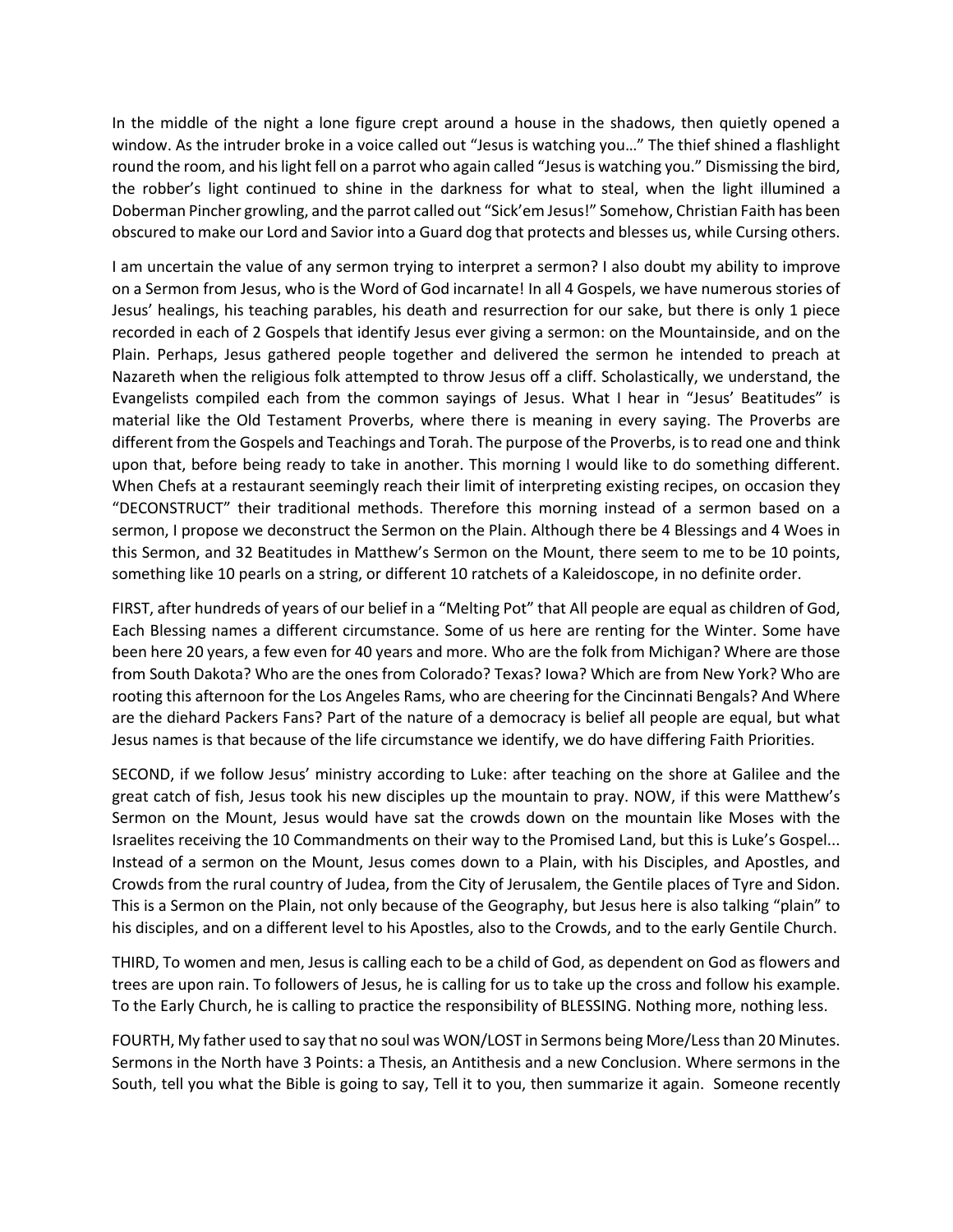told me, they determined my sermons have all these many threads to follow, like turns of a Kaleidoscope, and they need to hang on, certain that we will get to the finish together but it could be a wild ride.

Luke always has three simultaneous audiences: 1. He controlled the state of the state of the state of the state of the state of the state of the state of the state of the state of the state of the state of the state of the began this gospel addressed to Theopholis, so Luke is writing to a Gentile (non-Jewish), like us. 2. Luke is writing this Gospel about 50 - 60 years after Jesus' Crucifixion, so writing to the Early Church. 3. From the birth stories about Mary and Joseph, Shepherds, Fishermen, Luke has a concern for the Poor.

Luke does not believe those with wealth are beyond salvation, there is Zaccheus the Tax Collector, Barnabas, Cornelius, and Lydia. Rather than "WOE" meaning "CURSED," what Jesus does here is to name the specific issues for "why it will be hard for the wealthy to follow Jesus to the Kingdom". These persons have already had their needs met by their own Satisfaction, so why would they look to rely upon God?

SIXTH, I believe that one of the bases for Jesus' sermon on the Mount or Plain is the Old Testament Book of Ecclesiastes, a title that means "The Preacher". You remember the passage that says:

*"For everything there is a season, a purpose for every matter under Heaven. A time to be born and a time to die. A time to plant and time to pluck up what is planted. A time to kill and a time to heal. A time to break down and a time to build up. A time to weep and a time to laugh. A time to mourn and time to dance…"*

As human creatures when we feel plucked out of familiar surroundings, when we need to heal, when we feel broken down, what do we do? We search for things which will satisfy, stuff that will entertain, calories that make us feel full. HOWEVER, for every human condition, Jesus names what we truly need and desire:

| When hated because of what you believe, to know you are not alone. |  |
|--------------------------------------------------------------------|--|
| When you are weeping, to know there will be laughter.              |  |
| lllhon you hungar to know you will be cotiefied                    |  |

When you hunger, to know you will be satisfied.

4. When you are poor, there is shame, desertion, feeling lost, and needing to know God. You see, I think there is a great deal more behind poverty for Luke, because in our world being poor is not only an economic situation, poverty is a matter of access, a circumstance of shame, and with it feeling isolated, lost. Which is why Luke contains so many parables from Jesus about The Lost Coin, The Lost Son.

SEVENTH, In the Bible, always pay attention to the VERBS. Jesus came down with them and stood on a level plain with those who came to be healed and cured of unclean spirits. All sought to touch him… And what did Jesus do? He LIFTED HIS EYES on them. JESUS SAW THEM FOR WHO THEY ARE as precious to God. He did not ignore anyone or their needs.

EIGHTH, all of the nouns here are SECOND PERSON PLURAL, "Blessed are Y'ALL". Jesus is not speaking accusatively calling You out, but when considering moral responsibility, the needs of the church regularly fall upon us BOTH as individuals and as a Community. We need a Choir, so we combine all these many voices in harmony. No one person could do the work of the Patio Sale, but all the many persons working together over the course of the year and great things are accomplished.

NINTH, Will Willimon who was Dean of the Chapel at Duke University, Dr. Willimon once described that "A sermon is only a sermon when it is about God." We learn implications for human behavior and responsibility but only after we hear who God is and discern what God is up to. What do we mean by a God who is defined by the values of blessings and woes? What does it mean to worship a God who is both All knowing, All powerful, and yet powerless over our Free Will? Our God is the God of those who possess nothing but God. And our Messiah is The GOD who cares.